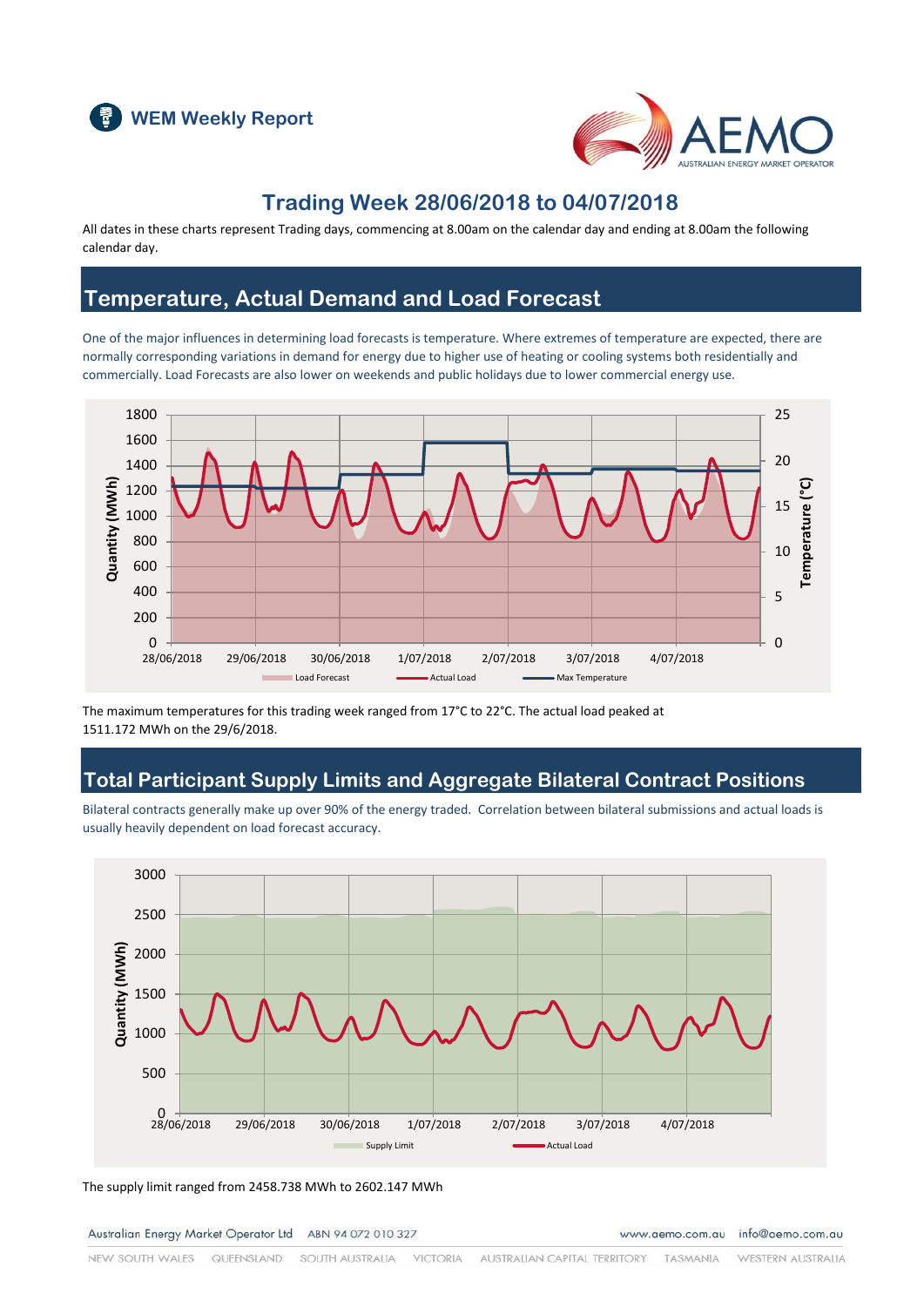### **Net Balancing Market Trades**

Bilateral contracts and STEM trading are generally based on the forecast energy requirements of Participants. When the forecast requirements are higher or lower than the actual requirements for a day, this Market energy must be bought and sold in the balancing mechanism. This graph shows the estimated net balancing trades.



The majority of the balancing activity this week occurred within Balancing Supply. The maximum balancing demand for the week reached 242.313 MWh on the 2/7/2018. The maximum balancing supply for the week reached -173.583 MWh on the 4/7/2012.

# **Total Traded Energy**

This chart represents a comparison between the total net energy that is traded in Bilateral Contracts, the STEM and the balancing mechanism. Balancing Supply represents cases in which the total contract position is greater than the demand and customers must supply energy back to balancing. Balancing Demand represents cases in which the total contract position is less than the demand and customers must purchase energy from balancing.



Total balancing supply equalled -12304.773 MWh whereas total balancing demand equalled 7249.387 MWh. The Total STEM Traded quantity was 14423.969 MWh, with the STEM Clearing Quantity ranging between 8.138 MWh and 130.26 MWh.

Australian Energy Market Operator Ltd ABN 94 072 010 327

www.aemo.com.au info@aemo.com.au